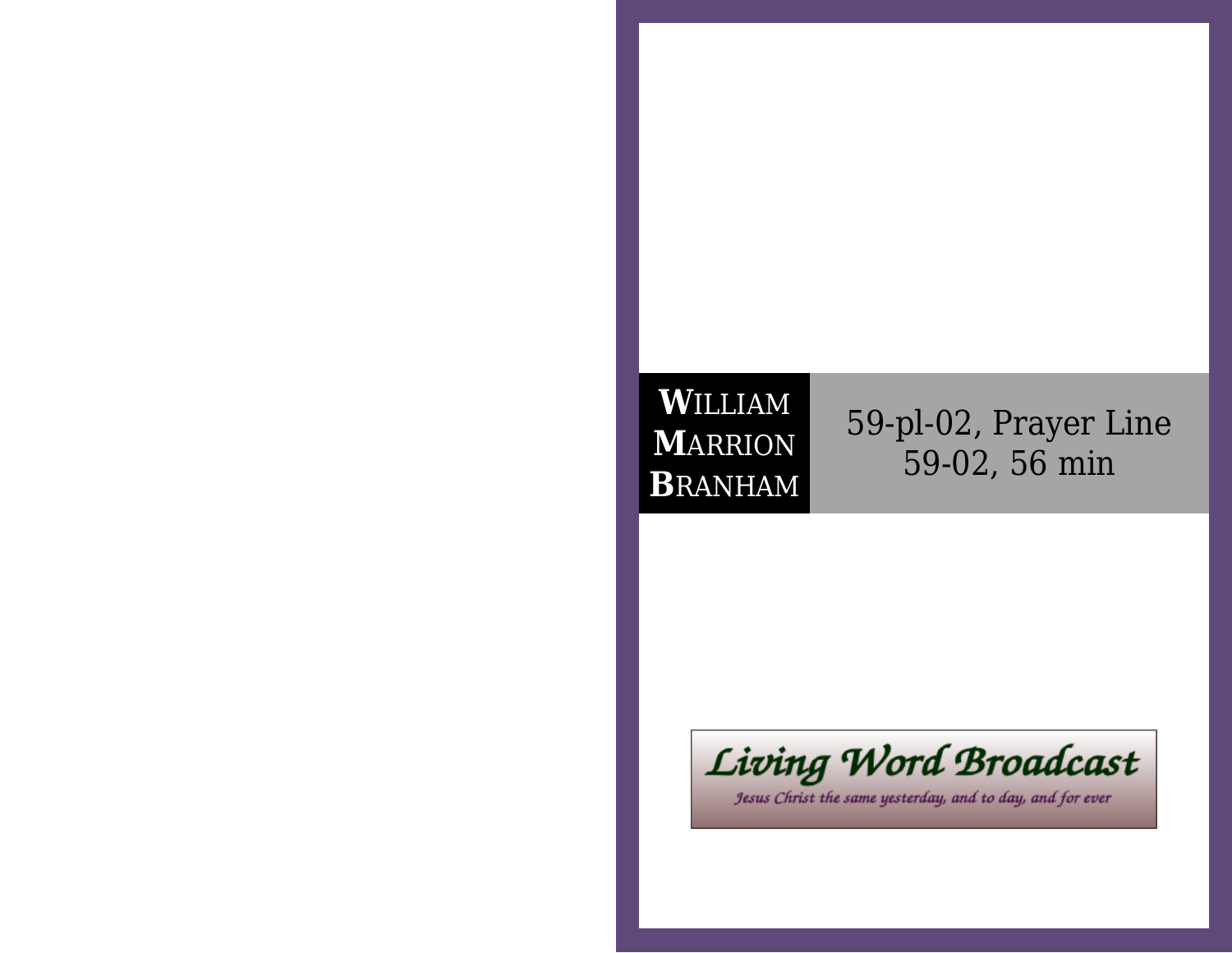## 59-pl-02, Prayer Line 59-02,56 min

 *[59-0405e - Angelus Temple, Los Angeles, CA(Paragraphs: 47 - 69)] [59-0406 - Angelus Temple, Los Angeles, CA(Paragraphs: 39 - 67)] [59-0407 - Angelus Temple, Los Angeles, CA(Paragraphs: 54 - 66)]*

## **59-0405e - Angelus Temple, Los Angeles, CA(Paragraphs: 47 - 69)**

L-48 Now, to you that's in the prayer line, how many of you know that I do not know you or know nothing about you--your cause, raise your hands, will you?. All right. Every one of them. I don't see a person there that I've ever seen in my life. Now again, so the audience--visible audience can see it.Every one of you in the prayer line that knows that I do not know you, or know what's wrong with you, or know your desires, or what you're here for, raise up your hands again.All right. You see it? All right.

Now, neither do you out there. I... The only person, I thought I seen Brother Julius Stadsklev here somewhere. I guess itwas this afternoon, he was setting along here somewhere.

 Now, here is a showdown now for the next few minutes. Now,remember, it's not me. Now, just be seated. Keep your seats,and be real quiet just for a moment. Now, it's not me. I don't know these people; those people don't know me. My hand is before God. I--I don't know a one of them. And they raised their hands that, the same. They don't know me; I don't know them. So something's got to take place if these Scriptures aremade true. All right.

L-49 Now, this is a woman coming here now. I suppose that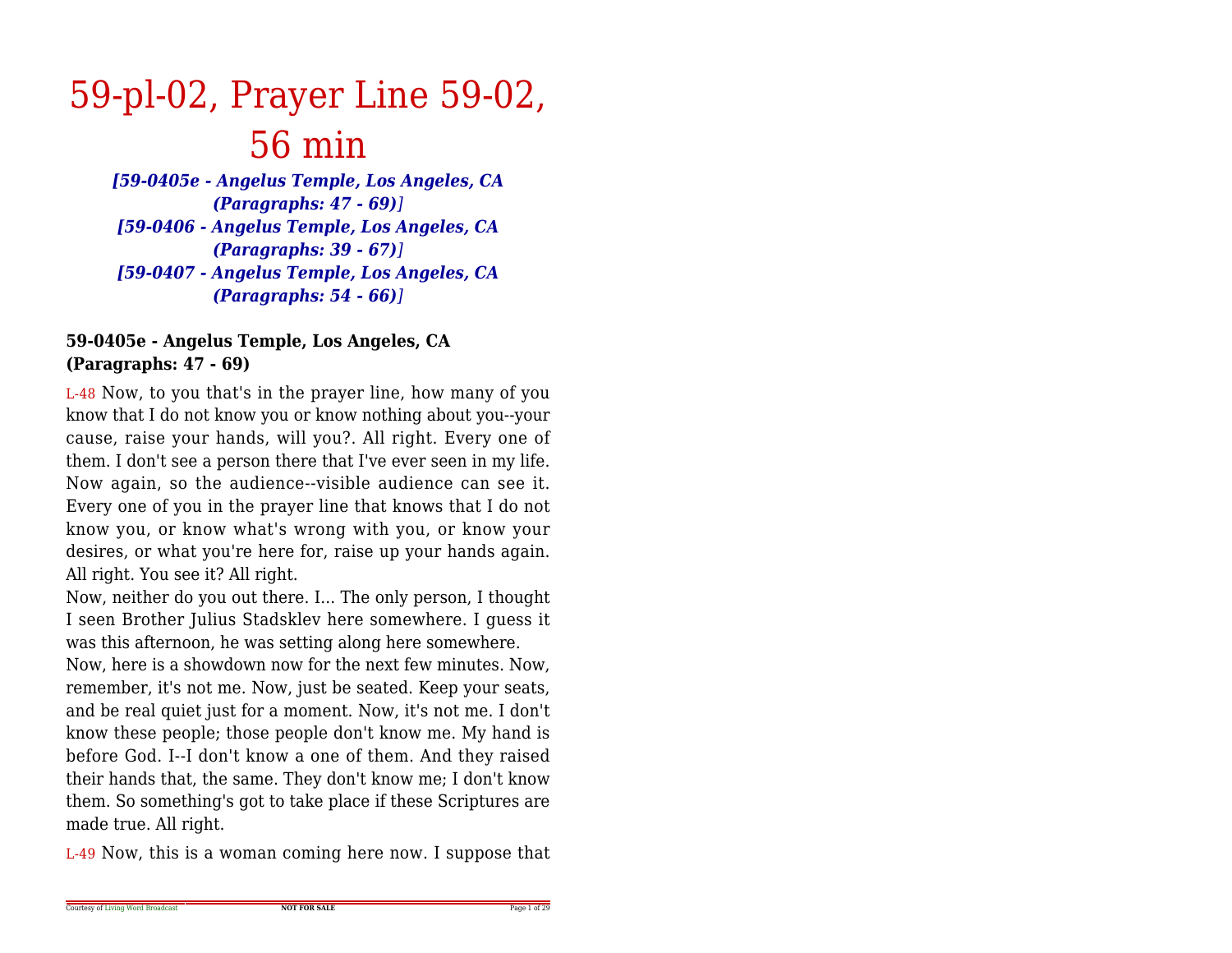mike is alive there too, is it? You can stand right there then,lady.

Now, here we are meeting, a man and women, the first time in life to meet. I do not know her, never seen her. And I suppose this may the first time we've ever come this close together unless... knowingly in our life. If that's right, raise up your hand? Yup, that's right. The first time we've evermet. All right.

But she's here for some cause. Now, what can happen? What can Jesus do with this? When I've already said, "By..." If she's sick, by His stripes, she was healed. But He's still the sameJesus yesterday, today, and forever. *[Isaiah 53:5]*

L-50 One time in Saint John 4, this come together again, a Man and a woman. Jesus met the woman at the ga--of Samaria, and she... He asked her for a drink. You know the story. And Jesus kept talking to her till He found out what her trouble was. How many knows what her trouble was? She had five husbands, living with the sixth one. And when He told her that, she said, "I perceive that You are a prophet. We know when the Messiah cometh, He will tell us these things."That was the sign of the Messiah.

If He's the same Messiah today... He's gone away and the body of flesh Jesus was crucified. God raised It up and set It on His throne. But the Spirit that was in Him, has come back upon His Church. And it's a yielding to the Holy Spirit. *[John4:1-28]*

L-51 I don't know her, she don't know me. Now, if she believes. All right. She might be a critic. She might be a hypocrite. She might be a Christian. She might be sick. She might need finances, spiritual aid. I don't know nothing about her. If she's a critic, watch what happen to her in the next few minutes. You've been in meetings before you and seen what happened then. Now, here's where the... That's anotherAnanias and Sapphira case. *[Acts 5:1-11]*

But now, I'll speak to her just like our Lord spoke to that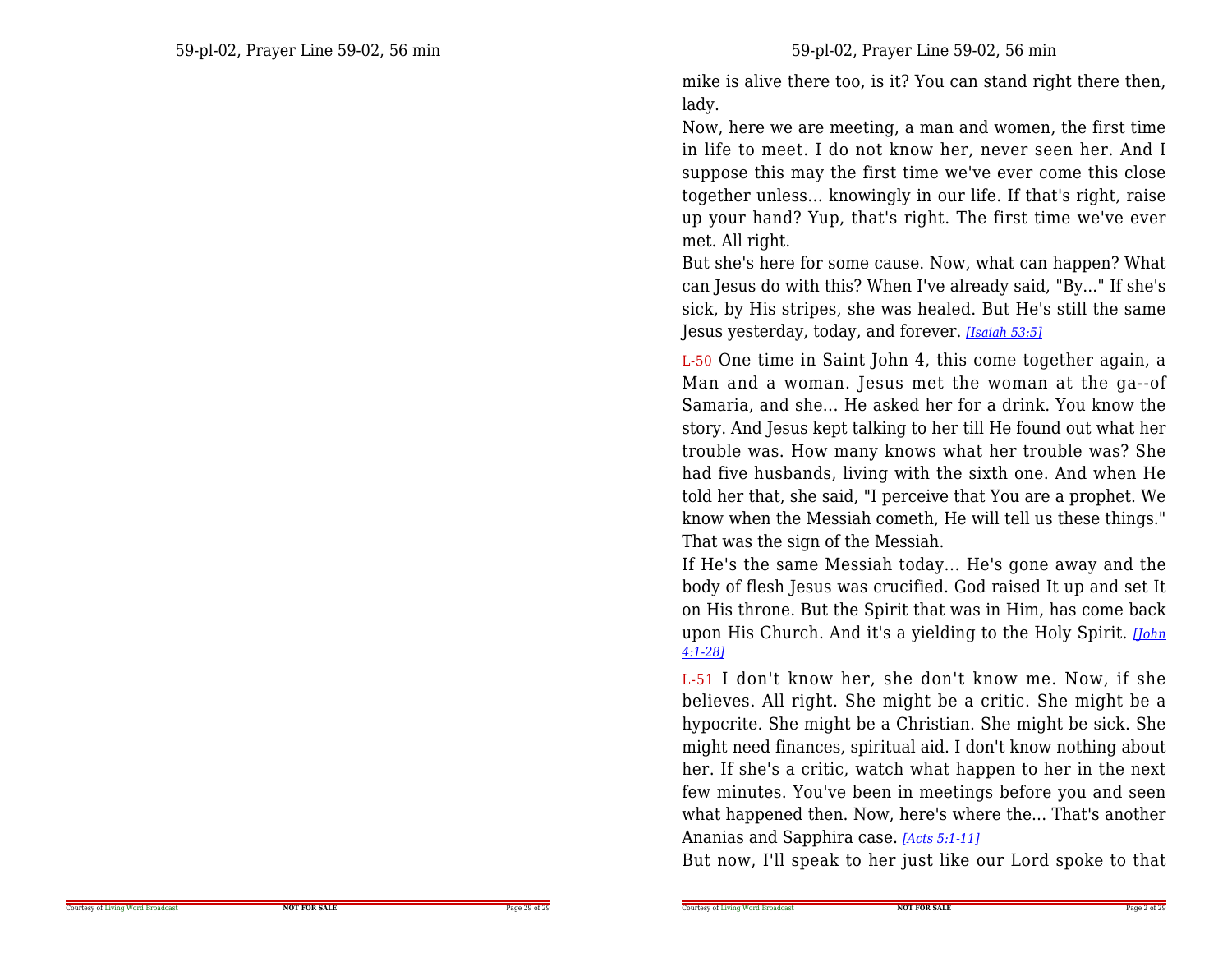woman till He found her trouble. Then if... Let her be the judge. Now, if I walked up and said, "Sister, you're sick."That might be right, might be wrong.

If she said, "Yes, of course he knowed I was sick, I'm in theprayer line." Well, it could be that she wasn't sick.

And laid my hands on her, said, "Praise the Lord, you're going to get well." Well, she should believe that. But what if the Holy Spirit comes here, and goes back down her life, and tell her what she has been. Now, she knows whether that's the truth or not. And if He knows what has been, surely Hewill know what will be. You believe that?

L-52 I just want to talk to the woman just a moment. Being that this is our first time meeting, and you're quite sure that there's something taking place. Because, standing before a man wouldn't make you feel as you're feeling now. Did you ever see that picture of the Angel of the Lord, that Light, over where I was standing, that they taken? In Phoenix,Arizona, you saw it. All right. That same Light is between youand I now.

Now, if that is the same Pillar of Fire that led the children of Israel, He come and was made flesh. He said, "I came from God, and I go back to God." After His death, burial, and resurrection, and ascension, He met Paul on the road to Damascus. And what was He back again? That Pillar of Fire put Paul's eye's out, made him blind for a season. And Hesaid, "Saul, Saul, why persecutest thou Me?" *[John 13:3]*

He said, "Who are You, Lord?"

He said, "I'm Jesus," the Pillar of Fire.

Now, if the life of the Vine produces something here, it's got to produce the same fruit here. Then if the Holy Spirit is in here, It'll... That same Pillar of Fire that's standing between you and I now, you being a woman and me man, and if It can reveal to me what you're here for, then God's interested in taking care of your needs. Is that right? Now, you be thejudge. *[Acts 9:3-5]*

Amen.

**Courtesy ofLiving Word Broadcast**P. O. Box 4951 Naperville, IL 60567 USA Email: thevoice1017@lwbcast.orghttp://www.lwbcast.org/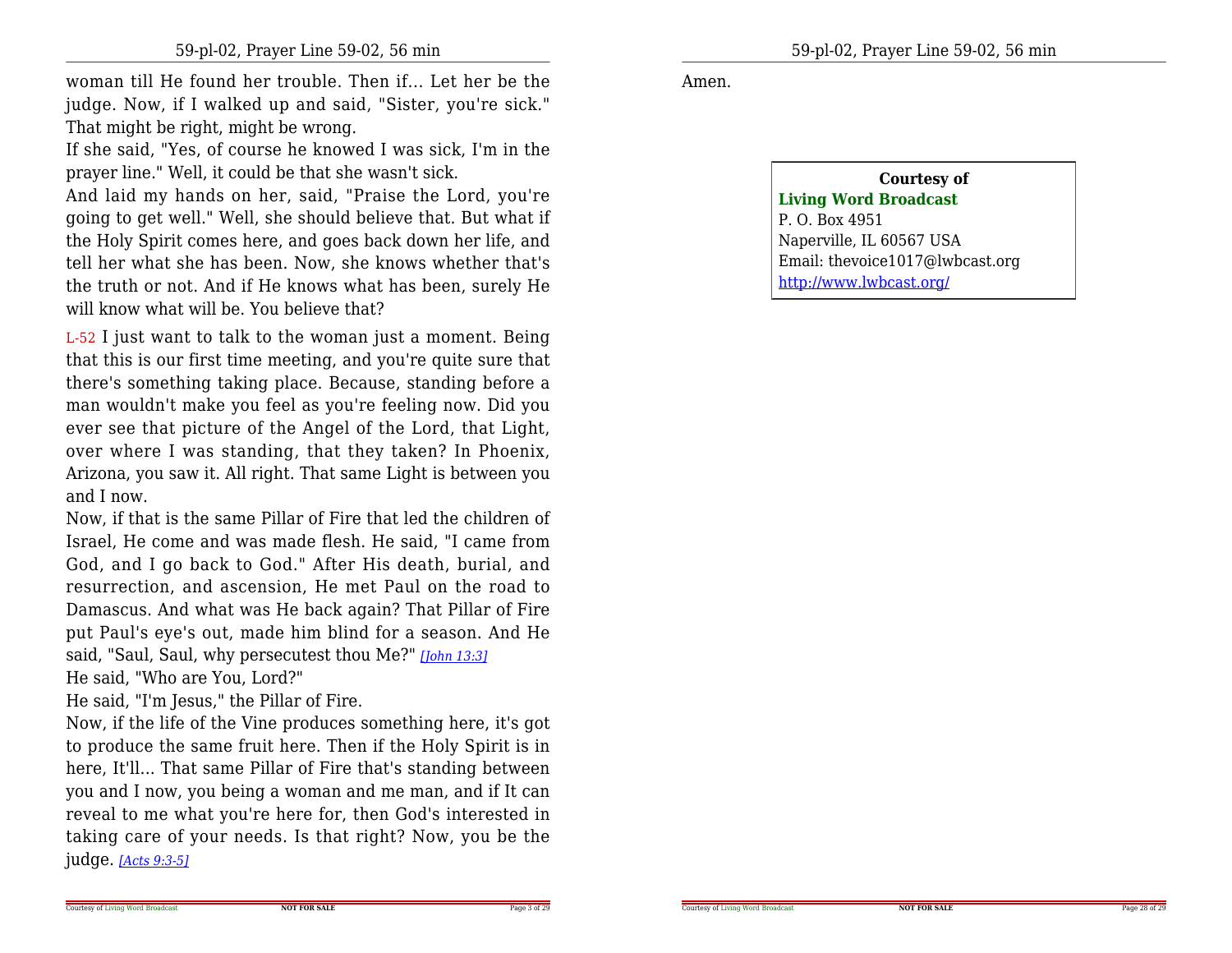Lord, I pray for the little baby. Grant, Lord, that this condition will leave the child, in Jesus' Name. Amen. Now, you heard the story of little Ricky last night? All right. That baby'd be the same. It's nothing too serious for our Lord. Youjust believe what I told you now.

Come, sister. O Lord, I pray now as I lay hands upon them,let Your power heal them, Father. This is a blessing that I askin Jesus' Name. Amen.

Come, my sister. Lord, I pray that You'll heal her and make her well through Jesus Christ. Amen. Believe now with allyour heart.

 Lord, I pray that You'll heal and make well our sister in JesusChrist's Name. Amen.

L-66 Now, remember, friends. All these people are praying for you. When you go off of here, don't go with that downcast feeling. Walk off here saying, "Thank You, Lord Jesus for healing me." What more can He do? There's nothing more He can do. If He was standing right here, wearing this suit that He gave me, He could do no more than what He's doing right now, just do something to make you believe that He's present, and He did it. He's already done it. You have tobelieve it.

 Lord, I pray for sister, that You'll heal her, in Jesus' Name.Amen.

 Come, my brother. Father God, I pray that You'll heal mybrother, in Jesus' Name. Amen.

Lord God, I pray You heal brother, in Jesus' Name. Amen.

 If they could lay in the shadow of a man called Peter, his shadow, <sup>a</sup> fisherman, ignorant, unlearned, because they believed that Christ was with him, couldn't you believe when He's manifested Hisself right here with these ministers andthese people? Don't you believe it? *[Acts 5:15]*

Come, let's lay hands on them and believe. Lord, in Jesus'Name, I pray that You'll heal...?... Amen.

Lord Jesus, I pray that You'll heal our sister, in Jesus' Name.

L-53 If the audience still hears my voice. The woman seems to be going from me. And she's--she's suffering with a nervous condition. That's what she wants me to pray for. And that nervous condition causes a smothering around your heart; you congest, can't breath, you been to the hospital. That's true. If that's true, raise up your hand. Now, what do youbelieve did that?

 Is He the same yesterday, today, and forever? I catch that feeling from somewhere, that you thought I guessed that. Idid not guess that.

L-54 Let me speak to her again. I do not know what I told you, for it wasn't me speaking. I don't know you. But Something was using my lips to speak, told you the truth. If that's right, you be the judge. Raise your hand if that's right, told you the truth. All right. Yes. The woman, it's her... It's a man. It's her husband. He's suffering also. He's here. That's right. If I tell you what's wrong with your husband, will you believe It's the Holy Spirit speaking? He has arthritis. That's right. And you got daughter here also. You believe God can tell me what's wrong with your daughter? She's got a back trouble and weakness. That's right, isn't it. You're both going to be well,and so are you. Go on your road home, Jesus Christ makesyou well. The Lord bless you.

L-55 Do you believe that the Son of God has risen from the dead, and He's here tonight in the form of the Holy Ghost? Now, He's just willing to do for you as He does here. BelieveHim. Have faith.

Now the woman standing here is also a stranger. I do not know you. You don't know me, no more than you know me just by reading, or something like that. That's right. Now, if the Holy Spirit will reveal to me what you're here for, will you believe it to be Him? You'll know it'll have... You'll know it will. That's fine. The lady is suffering with a high bloodpressure. I see them put that around your arm, and pump

Page 27 of 29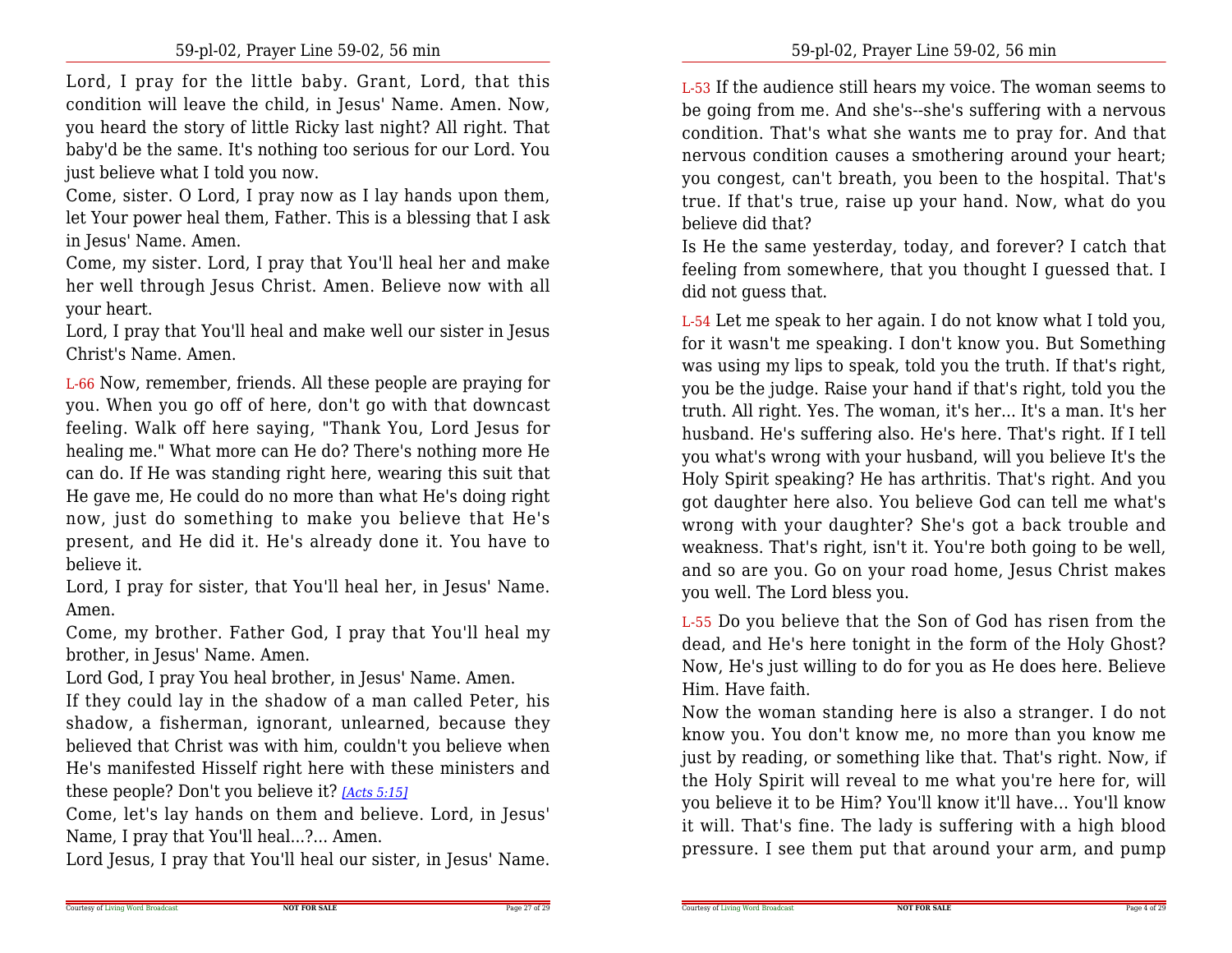that little thing up. And it said that it was too much even for your age. And your eyes are bad. Another thing, if you pointed your finger toward your eyes then, and it might make a slip for someone... To the couple of people out there that might think that I said that, but I seen that anyhow. Let'sstop again and talk a minute.

L-56 There's something wrong with your throat also. And your throat stops up, and you have to take some kind of drug to open it up. [The sister says, "No"--Ed.] Yes. And then you have a... Another thing, something about your, it's a...swallowing, or something. If You'll believe with all your heart, your high blood pressure, and everything will leave you, and you can go and be made well. Do you believe it? Go and rejoice, and say, "Thank you, Lord Jesus. Amen." Allright.

Do you believe with all your heart? We are strangers. You have a... You have a growth too. And that growth is on a female gland, your ovary, says your doctor. That's right. Ifthat's true raise your hand.

Somebody praying out there. I can't see... One vision will break, and then it's just breaking from everywhere. It's your faith that's a doing it. Just like the woman that touched the-the garment of the Lord Jesus. She pulled from Him. See?

L-57 I'm trying to confine to speaking to you alone. Whatever He told you, was the truth. That's right. Oh, I see now, an examination. Shows that it was a... pending an operation for a growth on an ovary. May I tell you this, then you know whether I'm telling the truth or not, if you believe me to be His prophet, His servant. You got someone on your heart you're praying for. If you'll believe with all your heart, to...Looked like a man, that has a polioed condition. If you believe with all your heart, and will accept the Lord Jesus, and believe that He will do it, it'll all be settled for you. You can go home and be well. You believe that? Go and be made wellin the Name of the Lord Jesus. All right.

authority of God's Word, the power of this holy church praying, all of us together in the Presence of Jesus Christ, Who's here, you'll have to get well if you'll halfway believe it.Lord, I lay my hands upon the man in commemoration of ThyWord, in Jesus Christ's Name. Amen. Bless you, brother.

L-64 Come, brother. Lord God, bless our dear brother. And as I lay hands on him, may he never be crippled up with this demon. I pray in Jesus' Name. Amen. God bless you, brother.Come, sister dear. You believing? While... Look at the people praying for you, hundreds and hundreds of prayers going for you right now. The Son of God, the Spirit of the Holy Ghost, right here moving in among us, Lord, I pray that You'll healher and make her well, in Jesus' Name. Amen.

 God, I pray that You'll bless our brother and make him well,in Jesus' Name. Amen.

Come, little lady. You believe if God can tell me what's wrong with you, it'd help you? All right. It's female trouble. So...That's right, isn't it. Just go on, you're healed. Amen. Godbless you.

Lord Jesus, I pray that You'll heal this little lady and makeher well, in Jesus' Name.

Come, sister. Do you believe that God knows all about you? You believe that... You believe that God could reveal to me what your trouble is? You believe you wouldn't have to have that operation then? The old gall stones and things'd leave you, and you go home and be well? You believe that? You believe that eye would get sight again and you'd be all right? You're supposed to be operated on this week sometime.That's right. Let's see, that's Friday. Don't--don't believe that. Go on, get well. Lord Jesus, I pray that You'll heal our sisterand make her well, in Jesus' Name, Amen.

L-65 How do you do, little sister. Lord, I lay hands upon thischild and ask for her healing, in Jesus' Name. Amen.

 God bless this, our sister, and heal her, Father, in Jesus'Name. Amen.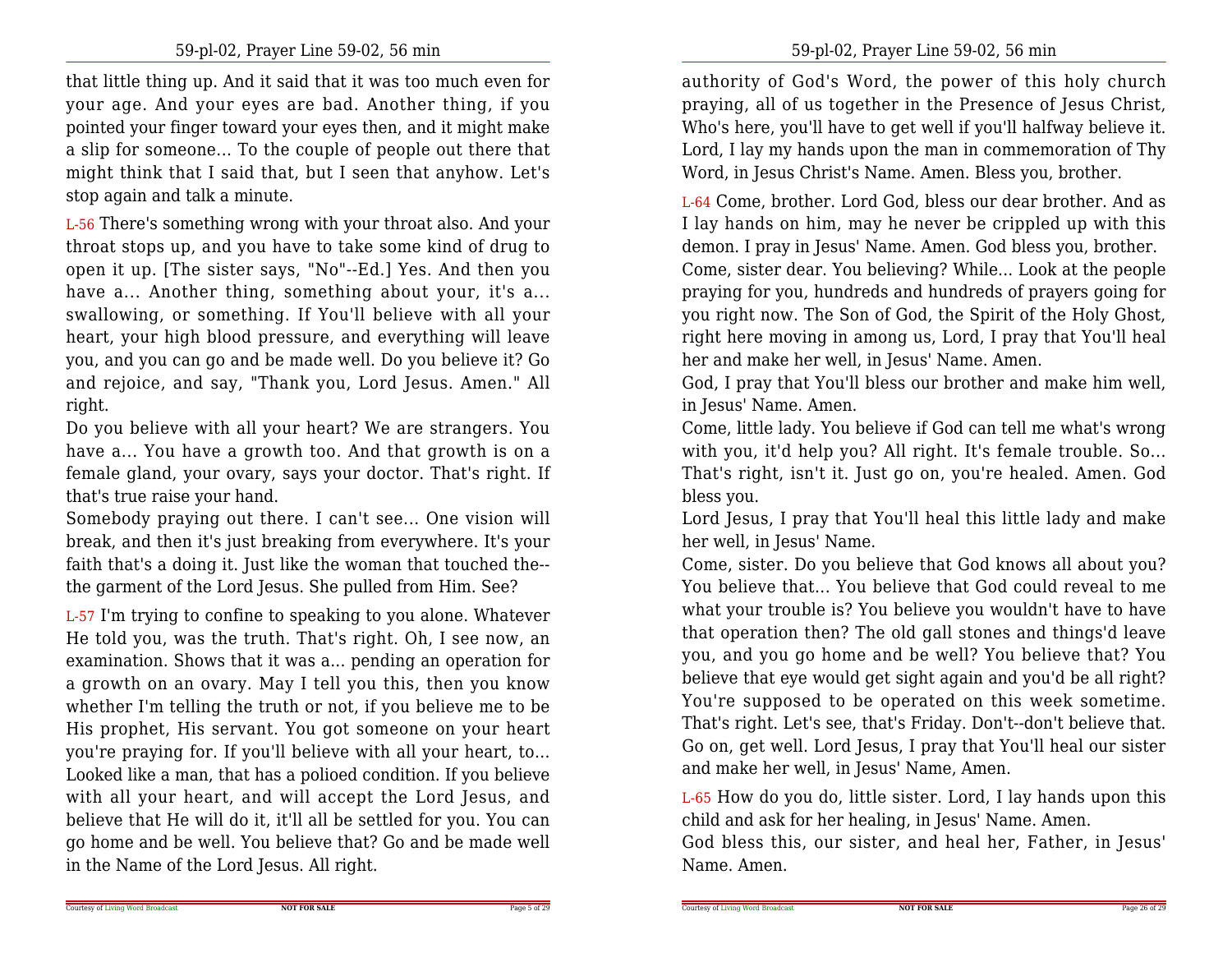don't doubt, you can be healed.

L-62 Come right... Lord, I pray that You'll heal this dear sisterand make her well, in the Name of Jesus Christ. Amen.

Come. Lord, I pray that in the Name of Jesus Christ, thatYou'll heal this, our sister. Amen. God bless you, sister.

 Do you believe with all your heart? Do you believe that Jesus Christ, the Son of God is near? O Lord, I pray that in the Name of Jesus Christ, that You'll heal our sister and make herwell. Amen.

 Just a moment. Something happened in the audience, a different woman from this. The woman setting there with the little white flower on her dress that's got heart trouble, if you believe with all your heart, Jesus Christ makes you well. Youcan go home and be well. Amen.

 Do you believe, lady? Do you believe me to be His servant? If God would reveal to me what you're here for, would you believe me with all your heart? You're suffering with a nervous trouble for one thing. You have kidney trouble for another thing. That's right, isn't it. And you're fixing to go for an operation. That's on your foot; it's a growth in your foot. That's right. If God will tell me what your name is, will you believe me at all, believe it won't have be necessary to do that? All right, Ruth, you go home and get well. Jesus Christmakes you well.

L-63 Well, you believe that old diabetes would leave you when you get well, uncle? Go on your road and rejoice, and say."Thank You, Lord." God bless you.

 O Lord, bless my brother and heal him in the Name of JesusChrist.

 Come, sister. Lord God, heal this back trouble with her, andmake her well in the Name of Jesus Christ. Amen.

 Come. You going to believe now it's going to make it well? Lord, I pray that You'll bless and heal...?... in Jesus Christ'sName. Amen.

Are you going to believe, brother? Come here. Upon the

L-58 Come forward. Do you believe? Here's something. I saw a vision a few minutes ago of a woman having something wrong with the throat. It's this woman here. She's had anoperation for it.

Do you believe that God will hear and answer prayer for you? You do believe it. Margaret, that's your name. You're a lady preacher. Go on your road and rejoice. God's going to makeyou well. Amen. God bless you, Sister.

 I suppose we're strangers to each other. God knows you, you believe that? If God will reveal to me what you're here for,will you accept Him as your your Healer and Saviour? You suffer with something in your blood, a diabetes. That's right.And you have heart trouble. And you are a lady preacher, also. And may you know this, and you'll know whether it's true or not. You got a husband at home suffering with the same thing, that can't hardly move around with the same thing. Believe it with all your heart, and go home and both of you get well in the Name of the Lord Jesus Christ. Go, andmay God be with you.

L-59 If thou canst believe! All things are possible to them that believe. Do you believe that? Do you believe His Presence is here? Jesus said, "If you can believe, all things are possible."*[Mark 8:23]*

 Now, here stands a woman. She's a colored woman. Here's a perfect picture of Saint John 4. You believe God can reveal to me what your trouble is? You do. Well, you're not from this city; you've come from the South coming this a way. And,you're from Long Beach. That's right. You got an enlarged heart. Go home and tell Jess and them it's all right. If thou canst believe. Now, I don't know the woman, that's the HolySpirit that says those things. *[John 4:1-28]*

L-60 You might criticize that woman. But if you'd been healed of something like that, you'd shout too, if you had been. Isn't that something. If you'd believe with all your heart, you'dhave another Azusa Street revival. That lady's gone for Long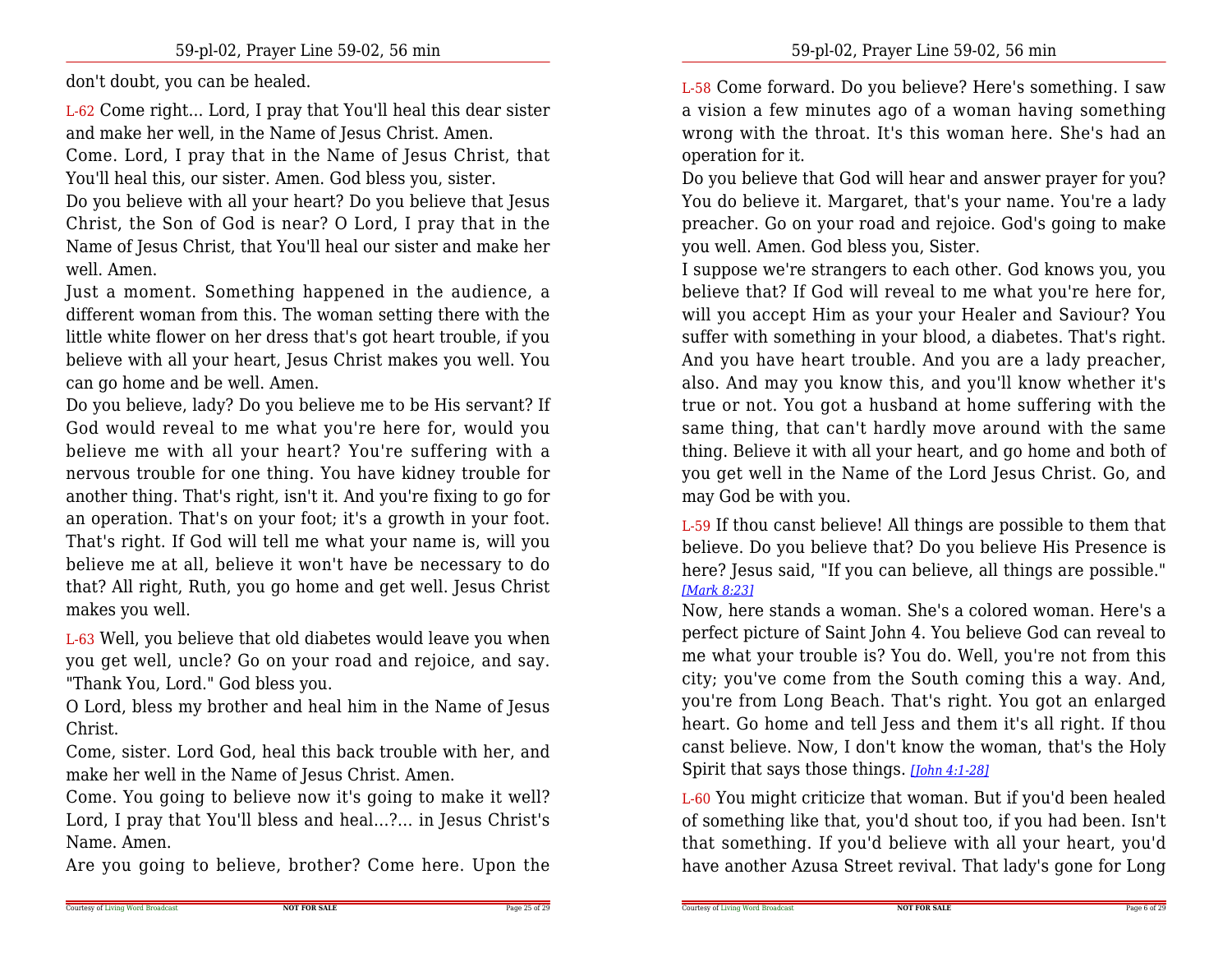Beach to spread the news, just as hard as she can.

 I keep feeling it coming that I'm reading the people's mind.I'm not.

Come here, lady. I don't know you. Just put your hand on mine for a point of contact. I never seen you in my life. If I look this a way and tell you what your trouble is, will you- you'll know it's the truth or not, won't you. All right. It's a lady's trouble--female trouble. If that's right, raise your hand.It's left you now. Go home and be well. Believe on the LordJesus Christ.

L-61 Now, come here, lady. Out here in the audience, be reverent just a moment. Lay your hand on it. It's a tumor.You're ready for operation. You believe the Lord will make you well? If you do, raise your hand. All right, raise up your hand and believe Him. Go on your road and rejoice then. Behappy. Believe Him with all your heart.

 Look this way, lady. That old asthma about kills you sometimes, you can't hardly breathe at night. Go home, believe the Lord Jesus and get well. Believe with all yourheart, and you'll be made well.

 You have a serious condition, a heart trouble. You believe that Jesus will make you well? Go on rejoicing and say,"Thank You, Lord Jesus," and shall get well.

L-62 All right. Come, lady. Do you believe that this anemic condition is going to leave you and Jesus Christ will make you well from anemia? Go rejoicing, and be happy. And thank theLord.

 You're shadowed for death, 'cause darkness is around you.Cancer. But will you believe that God will make you well? You accept it? Go home and rejoice, and say, "Thank you, LordJesus for making me well."

See, it's your faith that does it. Amen. Have faith. Sure.

You believe that He makes you well now? Just go on yourroad with... That's the way, and rejoice.

Come. You're fixing for an operation for a tumor. Do you

You might say. "Brother Branham, you guessed that." Allright. Just to take every scruple from you now, let's talk toher again. Be real reverent.

Now, I don't know now what He told you was wrong, but whatever it was is the truth. You're the witness. Yes, I see her shaking trying to hold something, dropping it. It's nervous condition. That's right. A nervous condition. And then you have a... You have complications, just many things is wrong with you. And you--you've got a--a trouble in the inside of you, a--a tumor. And that tumor is in the bowels. Is...That's right, up for a operation.

 Now, something's happened, and you now it has. So now you can go home and be well. You can walk off of the platformnow and go home.

L-61 Now, do you believe with all your heart? See, just that poor thing's faith healed her. Now, we thank the Lord for that. All right. Now, do you believe He's here? Now, have faith, don't doubt. Just believe all things being possible now.Get your position, set still, be real quiet, and pray.

You come, sir. Lord Jesus, I bless this, my brother, in prayer,and may he be healed in the Name of Jesus Christ. Amen.

Merciful God, I pray that in Jesus' Name that You'll bless thissister.

Lord God, Creator of heavens and earth, I ask You to bless and heal this, my brother. Just go eat now; it's done left you,your stomach trouble now, the arthritis also, just keepmoving. Have faith now, believe with all your heart.

 O Lord God, Creator of heavens and earth, bless our sisterand heal her, I pray in Jesus' Name. Amen.

 Come, sir. Lord, in the Name of Jesus Christ, bless this, ourbrother, and heal him. Amen.

 O Lord, bless our sister and make her well, in the Name ofJesus Christ.

 Lord, I pray that You'll bless sister, and make her well, in theName of Jesus Christ. Amen. Don't doubt now, sister. If you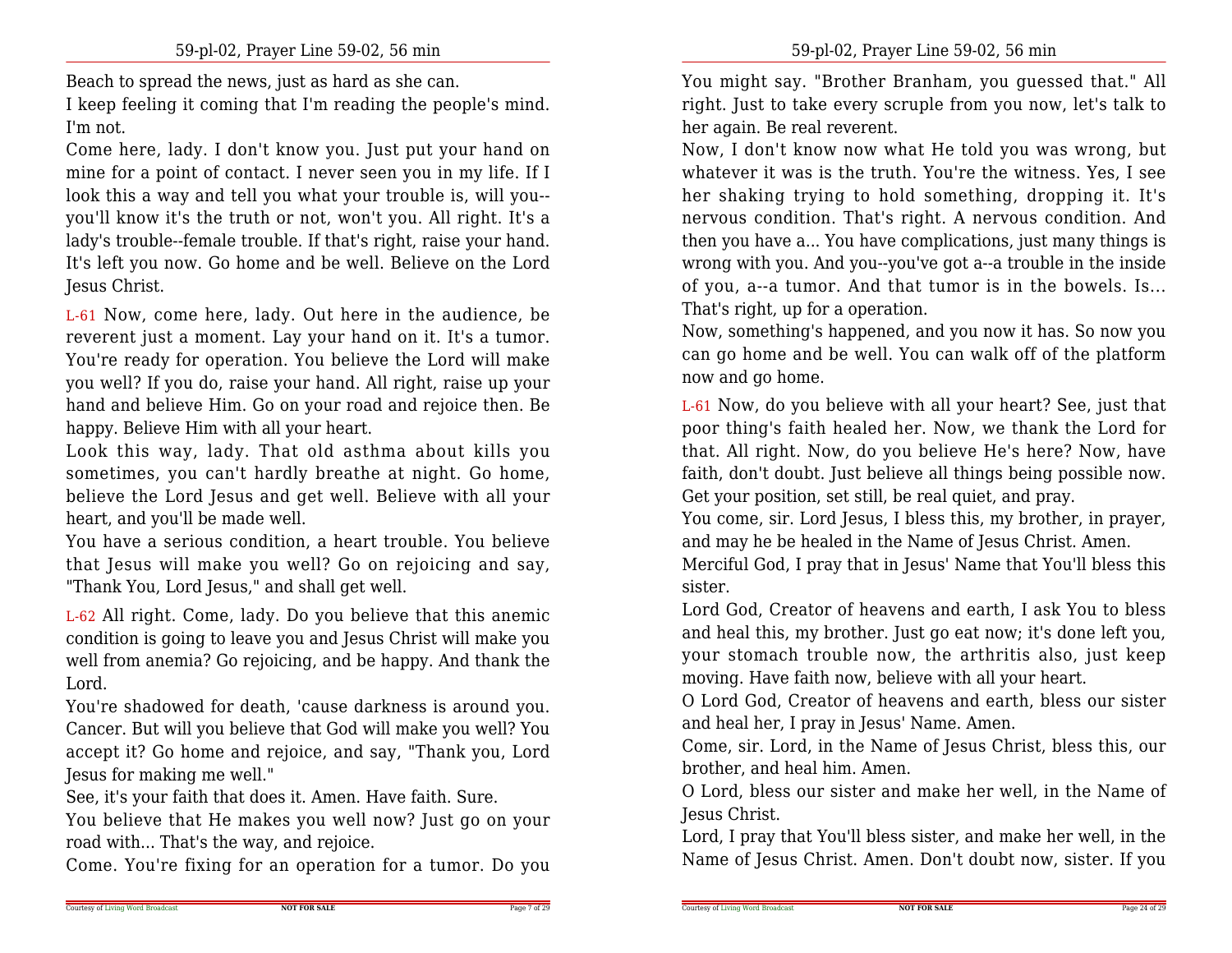that was the Words of the Lord Jesus.

Now, but if He will come here, and would reveal to me what's you're here for. We're strangers to each strangers to each other, I suppose. If that's right, would you just raise up your hand, or can you? All right, we... This is our first meetingtime.

L-59 Now, the audience can see that. I do not know the woman, have never seen her in my life, and this is our first meeting time. Now, if Jesus will do... Here's a man and woman, Saint John 4 again, just to start with. If the Lord Jesus will tell me something about this woman, something that she has done, something that she ought to have done, or something that's wrong with her, something that--that she knows that I don't know, let her be the judge whether it's truth or not. How many of you will believe that it comes fromJesus Christ according to His promise?

 Now here we are both, and here's the Scripture, the Bible, on the sacred desk. We know not each other. And then if He willdo that...

Now, usually, I just take one by one, right down... By the time I get to seven or eight, I'm so weak I can't hardly stands here.So that way, why, I will let one, and then go ahead till I get built back up again, and then maybe stop another, and then go ahead, and just keep on. But the same Holy Spirit is here that... He's bound to be here somewhere. He couldn't do that.Is that right? He's got to be. So the people in America rally toput their--to lay hands on them. So that's all right.

L-60 Now, may the Lord grant it, sister. I'm just going to talk to you like our Lord did the woman at the well. And this is our first time of meeting. We don't know each other. But I pray that God will reveal to me what's your trouble, and--andyou be the judge.

The lady is suffering... She's tremendously nervous, right at the near of a breakdown. That's true, isn't it. Now, shedoesn't look it in her face. A nervous person's usually skinny.

believe God will take it away from you? Go and rejoice.According to your faith, so will be it unto you.

L-63 Come, lady. You want to go eat your supper now and get over that stomach trouble? Go eat your supper then in the Name of the Lord Jesus and be made well. Your lo... You believe it with all your heart. You shall receive it. [The sister states that her son needs deliverance from alcohol--Ed.]Amen. May the Lord grant it.

All right, Sister. When I said stomach trouble to her, something happened to you. A little cold feeling went through you. You were healed. Go on your road and be madewell.

Your back trouble is left you. It did you when you were setting down here awhile ago when I was preaching. Go onyour road and be made well in the Name of the Lord Jesus.

L-64 Nervous heart. But Jesus will heal you. You believe He will make you well? Go on your road and rejoice and be madewell.

 What do you think about it, young lady? Why, it's for the baby. Do you believe me to be God's prophet, the servant of God? That baby's in a terrible condition. I don't know you;you don't know me. But do you believe God can reveal to me the trouble with that baby? It's just a baby. You believe it,sir? Will you both serve God? with all your hearts? How many will believe if God will make known to that baby? The baby's blind. That's true. I can't see its eyes. Maybe you'd know this.The baby went blind because of some--some disease the mother had before the baby was born, while she's pregnantwith the baby. That's right. Measles. Go on your road and rejoice, and believing the baby will receive its sight. If youcan believe.

L-65 Have faith in God. All right, your back trouble is gone.Go on your road and rejoice, and be happy thanking the LordJesus. *[Mark 11:24]*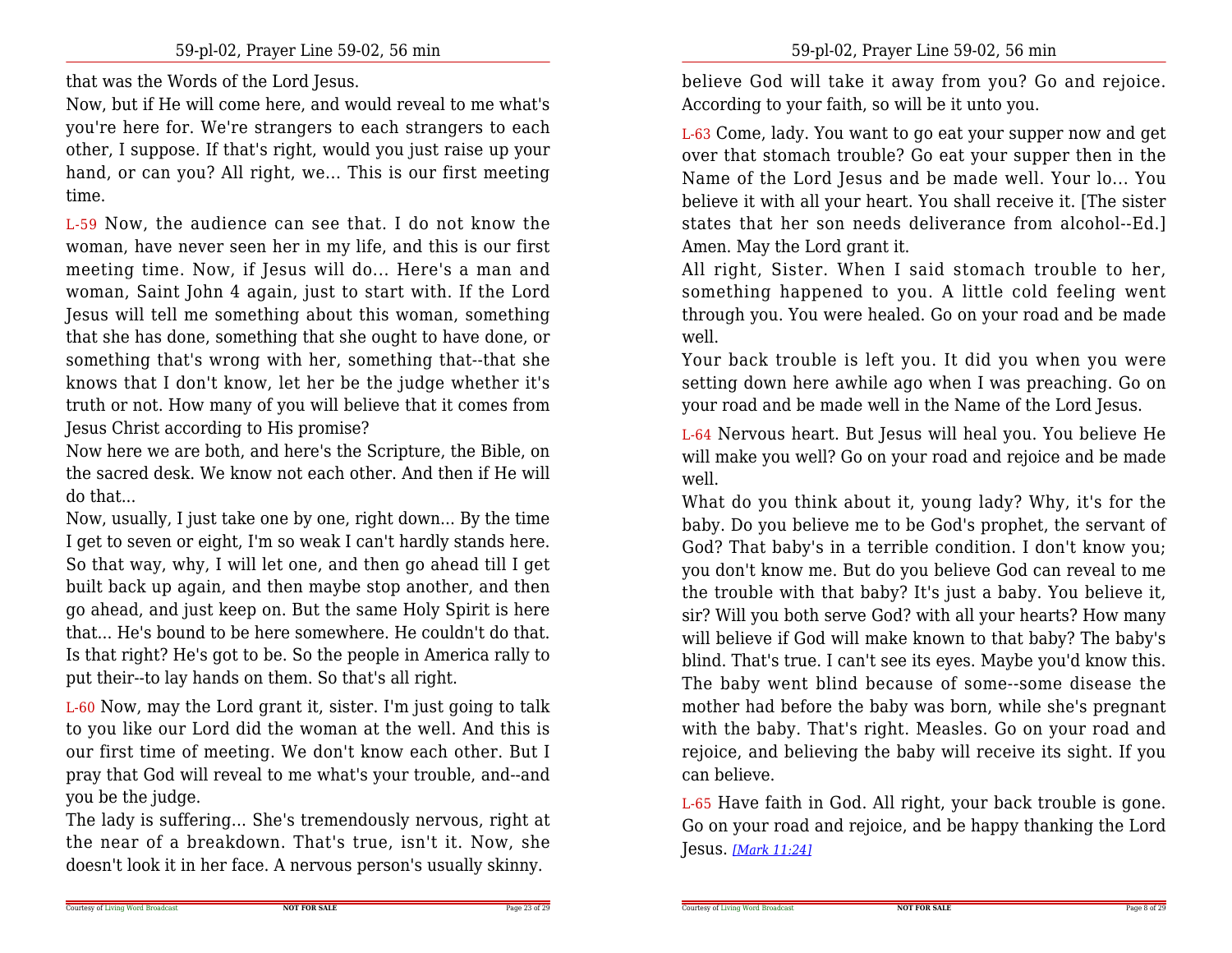Arthritis will never kill you if you'll believe God. Go on your road and rejoice, and say, "Thank You, Lord Jesus for Yourgoodness."

 Come. A female trouble--a lady's trouble. You believe with all your heart? Go on your road and rejoice and be happy, andsay "Thank You, Lord Jesus."

 Heart trouble. Do you believe that God will heal you of heart trouble? You got other things too, but that's the main thingthat's bothering you. Go on your road rejoicing.

 Your back was healed while you was standing in line. Go onyour road rejoicing, and thank God.

L-66 Do the rest of you believe with all your heart. He's God.Every one of you's healed right now, if you'll believe it. Doyou believe it?

 Let us bow our heads just a moment. That same God that heals the sick, saves the soul. If there's a person here in Divine Presence that's convinced that the Holy Spirit is confirming His Word, raise up you hand, say, "I want to accept Him." That's wonderful. Thank you. How many sinners are here that did not believe, and now you do believe, raise up your hand--unbelievers that now believe? That's fine.Dozens and dozens of hands up.

 I want to ask you something. Would you walk right here. If God will hear my prayer, and will answer for these people that's afflicted, and so forth, won't He hear for your condition? Come forward just now and stand here just a minute. Let's have prayer together. Will you do it? Come out. Raise right out of your seats. Stand up, all you that desire to be prayed for for these things, like a... it's a... a soul's conditions, spiritual conditions, sinners that what's to be saved, come forward here just a moment. Come up here in the Presence of Almighty God. Not because He isn't backthere, but here's His vision.

L-67 Something stopped me. I was going to call some more ofthem prayer cards, but Something said, "Call that line to

told the truth of It, or either, I am wrong and a false prophet, or Your Scripture has misled us. Now, Lord, we know that that's not so. We know that Your Scriptures are Truth. But now, we have spoke and read of Your promises. The thing is now, is it so? Are You alive. Are You here? Do you keep Your promise, Lord? Oh, I feel sacrilegious, to even in prayer,make such a statement. Lord, You do keep Your promise,every one of them, truly. It's our unbelief that separates usfrom Your promises.

Now, I pray, Lord, that if You'll manifest Yourself tonight before the people, I ask that You'll take all the unbelief away from them, and this might be the greatest night of healing that this Temple has witnessed since the days of its founder. Grant it, Lord. I pray this prayer for the glory of God in theselast troublesome days, in the Name of Jesus Christ. Amen.

L-57 Now, I guess...?... [Brother Branham speaks to a Brother- -Ed.] There's many missing out of the line. My son said there was many many missing out of the line. Anybody's got prayer card B-1 to a 100, take your place in the line. You're--you'reat liberty to do it. B-1 to a 100. All right, number...

 All right. You just stand right there by that microphone, ifyou will, lady.

L-58 Now, just before... And I want everyone reverent. And how many out there will pledge they'll be praying for these people? This is somebody's mother, somebody's dad, somebody's daughter, son. And... Get her a chair. Let her setin a chair. The lady's so weak she can't stand up.

 Now, being that she is weak and the first person in the line,I'm going to talk to her just a moment. Now, sister, you're... I know you're bound to be sick, or you wouldn't be standing there like that. So I... If I walked over to you and said, "I'm going to put my hands on you. Praise God, you're going to get well." You should believe that, because it's the... it's the... It's the Gospel truth that we have that promise. But you wouldwonder then if that was the words of Brother Branham, or if

Page 9 of 29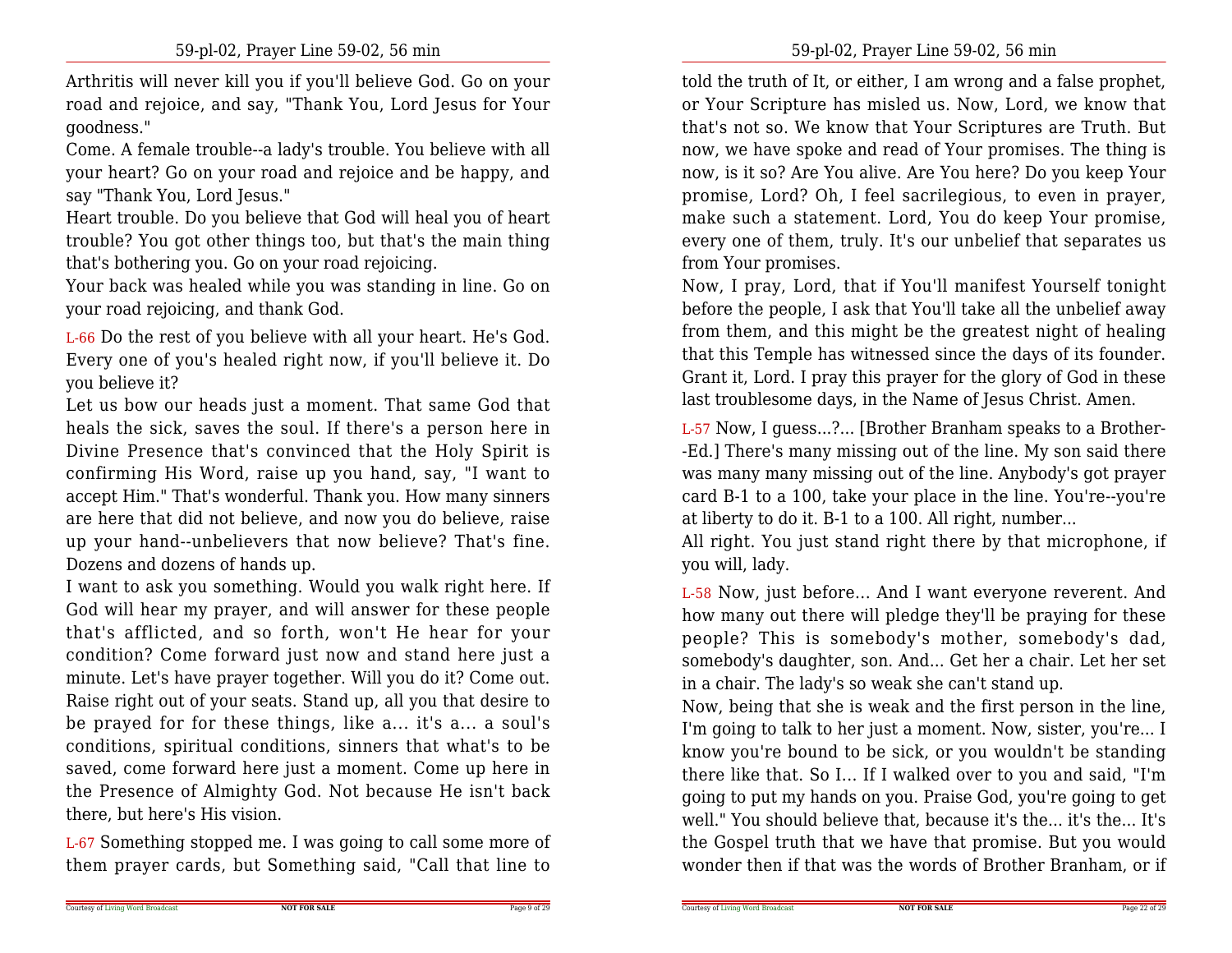L-55 I see they're still trying to get them all in line back there,so I'm waiting just a--a few minutes to see if they still gotthem lined up.

Now, let's bow our heads just a moment now while we make ready. Set reverent now, waiting, each one now, waiting onthe Holy Spirit.

 Now, you that's in the prayer line, if you've got any unconfessed sin in your life, just be it known unto you, that God will never heal you as long as you got unconfessed sin inyour life.

And that's why I take that line real slow, the old line, for the Holy Spirit would reveal to me. And all you are witness of that, how sin's been called out of people, told them, and this woman here in adultery with this man setting up here. You know how those things has been. And that's the reason I comb the case real close, before I try to pray a prayer of faith for them. 'Cause what if God put--let the devil put that sickness on them to bring them to discipline, and here I come around with a Divine gift with faith and took it off of them? See, I'm in trouble with God, like Moses who smote the rockinstead of sp--speaking to it.

L-56 Now, see what trouble you get into? So now remember, tonight I'm just praying, laying hands on the sick. If Christ will come and manifest Hisself here now. And if I feel down along the line that He wants me to stop with somebody, I'lldo that. But otherwise, I'm just going to start praying for thesick and just letting it go at that.

 Now, and if you got unconfessed sin, remember, be it known unto you, I'm not responsible. I'm putting it right back in your lap now. If you got unconfessed sin, you walk right out of the line, and make that right with God before you come through this line. And the Lord will bless you for that if you'llbe that sincere. But if you're prayed up, all right.

 Now, let us all pray. Lord, with our heads bowed, just now,it's got to be known that Your Scripture's the truth, and I've repentance." How do I know that a preacher isn't walking down the aisle at this time that'll be the one that God will use in these last days. How do I know that right in this building tonight, is not something that God's calling for. Sure He is, orHe wouldn't have stopped that prayer line.

 Come forward now to accept the Messiah. Accept Him as your Messiah. You Jewish people, get up and come down here. You've always said, "If Jesus could prove that He was resurrected, and would do the sign of the prophet, you would believe Him." Now Jesus is here. This is not me; I'm a--a poor man, uneducated. But the Messiah is here. Hallelujah! Thanks be to God. Come forward.

L-68 Come all you souls of sin oppressed. There's mercy with the Lord. Come now while you're in His Presence. Kneelaround the altar here, all you people that wants to give your lives to the Lord Jesus while He's present, while the Holy Ghost is here present now. I don't know what He will do in a few minutes, for Something told me to stop that prayer lineand make that call.

L-69 That's right. Come on down out of the balconies, everywhere. Walk down here just now, you that's not right with the Lord, and be reconciled to God. One of these nights, you're going to be called upon by the angel of death. Then this Angel that's here tonight, the Holy Spirit, you're going to call for Him, but He might do the same thing that you probably will do now, just set still. You move now; He willmove then. God bless you. (Come right on down this way boys, and help them down in there if you will.) Come right onout of the balconies now if you will.

Billy you got it. Where's Billy?

Courtesy of Living Word Broadcast

You got a song...?... Just sing "Just As I Am."

 [The pastor says, "All right. Just as I Am, sing it with mewhile they're coming."--Ed.]

**NOT FOR SALE**

*Just as I am, without one plea,*

*But that Thy Blood was shed for me,*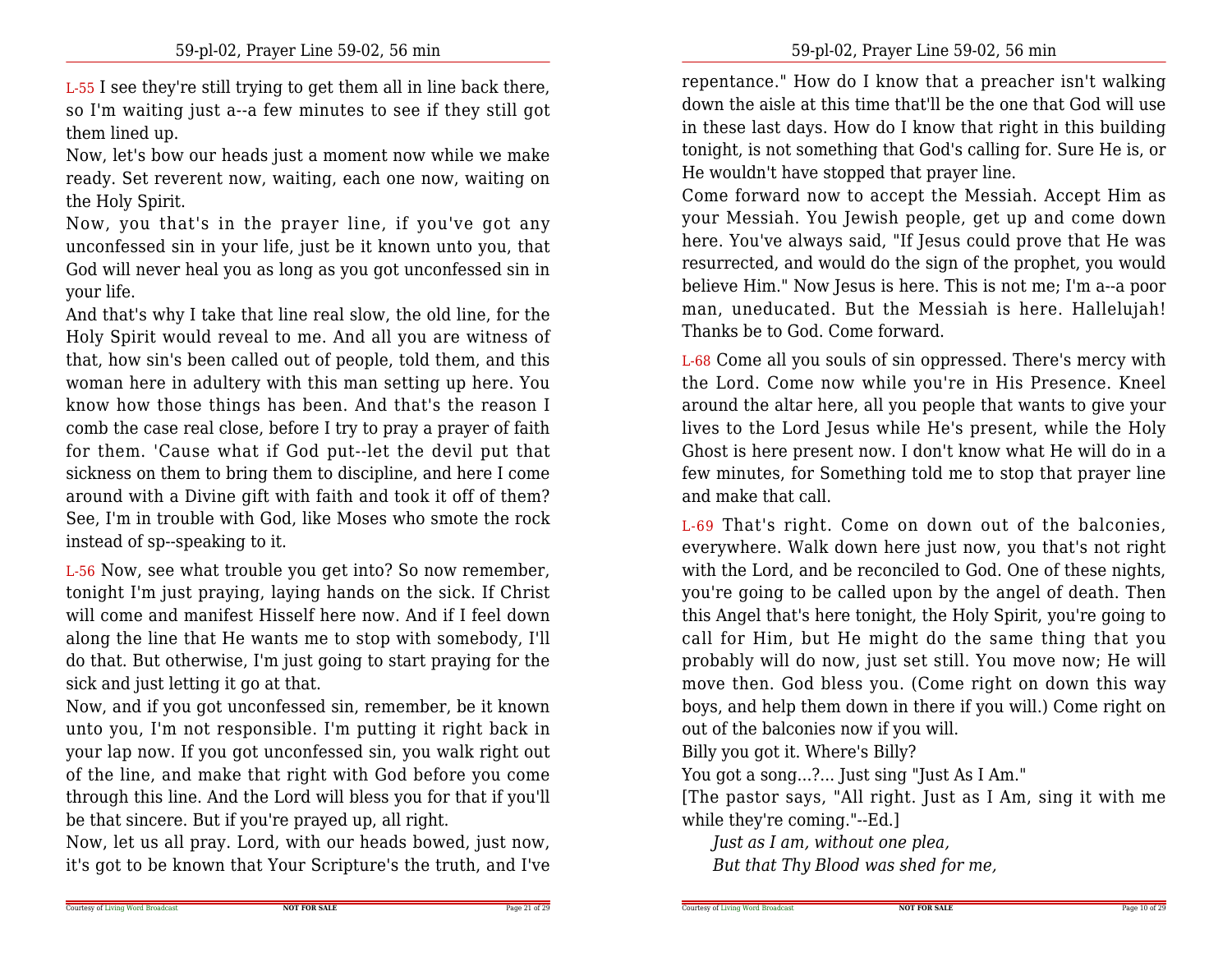*And that Thou bidd'st me come to Thee,O Lamb of God, I come! I come!Just as I am, and waiting not,To rid* (Rid my soul of what?) *My soul*(How many?) *of one dark blot,To Thee, whose blood can cleanse each spotO lamb of God, I come, I come.*

## **59-0406 - Angelus Temple, Los Angeles, CA(Paragraphs: 39 - 67)**

L-40 Now, you have faith in God; don't doubt nothing, but believe on the Lord Jesus Christ, each one of you. And you that don't have a prayer card, you look this a way and say, "Lord, I can't get into the prayer line tonight. But if You'll just let me touch Your garment, and let... If that's Your Voice speaking through that man up there, I know he don't know me. And if that be You, Lord, then let him turn around and tell me what my trouble is." And then, see if He isn't the sameHigh Priest. *[Hebrews 4:15]*

Now, down along the line, we're not playing, or preaching, or talking about visions. Each one of you has to remember this, that the Angel of the Lord, when meeting me at the beginning, it... The vision wasn't to heal people. He said I was born to pray for sick people. "If you can get them to believe you, and be sincere when you pray, nothing will stand before the prayer." How many's read that, heard that. The commission is pray for the people.

L-41 I never did like that old fast line, you just lay your hands on them, just jump them through like that. I can't see that.That's not praying for the people. Pray for the people.

L-42 Now, and then if the anointing of the Holy Spirit is here,and then we pray and ask God, then lay hands on you and pray for you as you go by, you believe you'll get well? Areyou, all in the prayer line now, you believing that? Raise your

L-66 Now, if the little lady here, this once here... Being I just made a show out of her standing here. And I was going to speak to her anyhow. If I never said no more to you, you'd believe anyhow, wouldn't you. All right. But being that this other lady, which was a colored woman, Ethiopian, appeared before you, a Spanish woman, and her faith drew it that way, I'll speak to you just a moment, so it'll help the Spanish people. There's been the Anglo-Saxon, now that, and now,you're Spanish. That probably taken the whole church heretonight to believe.

I don't know you. I've never seen you in my life. We're strangers. Is that right? If it is, raise your hand. Now, that's to you Spanish people. That's to you the Ethiopian, and them others is to the Anglo-Saxon, this here, the white people. God is no respect of race or people. No, sir. We're all borned of one blood. If we're white, black, yellow, brown, we could give each other a blood transfusion 'cause we come from one blood. That's right. The countries we live in, changing our colors had nothing to do with our blood and life and our Creator. But that you might see that God doesn't respectpeople, or the nation, the nationality or colors...

L-67 You're pending an operation. It's going to be more than an operation. You're with child. Now, reason I said that,because some might think it was a tumor. It isn't. But you're also have to have another operation; that's for a rupture.That's right, isn't it. And you got a baby to be born, and it's got to be a Caesarean. Is that true? Raise your hand. Go, God's going to bless you, and it's going to be all right. Godbless our sister.

Do you believe with all your heart now? Now, just be inprayer while we pray for the rest of these people.

**59-0407 - Angelus Temple, Los Angeles, CA(Paragraphs: 54 - 66)**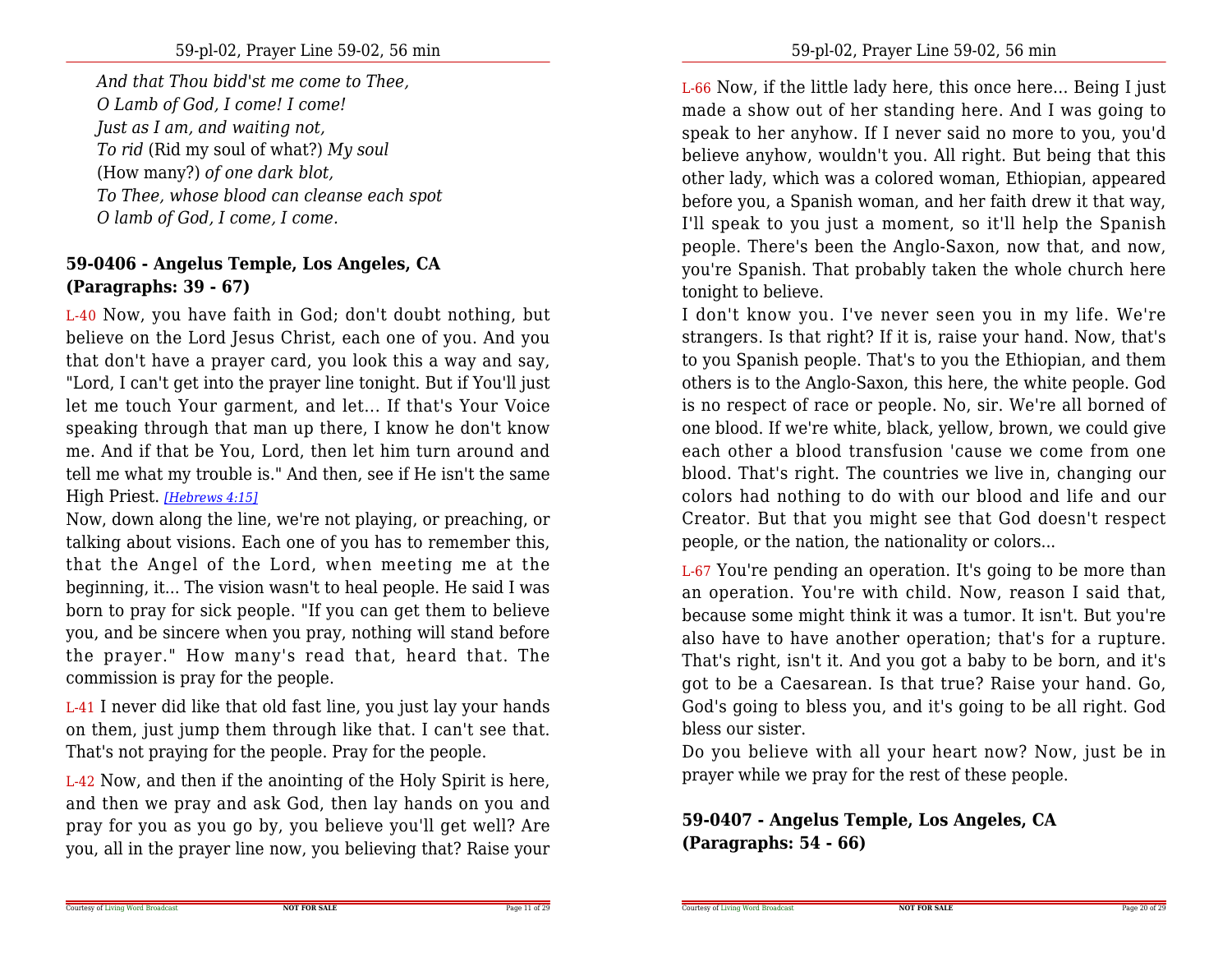woman setting right out here in front of me at the end of the row, right out here, is praying also. Yes, Ma'am. You believe that that stomach trouble's over, and heart trouble's over? You had heart trouble and stomach trouble. If that's right,wave you hand. You were praying also. You are healed. Do you have a prayer card? You don't have a prayer card. No,sir, you don't need one. Your faith makes you whole.

Now, ask the lady. The lady that was just healed just now.You don't have a prayer card, do you, lady? You do not have a prayer card. No. You was just setting there praying, "Lord,let it be me."

 There you are. And there she's healed. What did she touch? The High Priest. Blessed be the Name of the Lord, for peoplewho will believe.

L-64 Now, let's take this little lady here, then let's let the rest of the people come right on by, 'cause you can feel the effectis getting to be too much now. You see, it just starts moving.The little lady setting there, looking at me with her hands on her face out there in front, suffering with that bronchitis, if she'd believe. You--you have a prayer card, lady? You're not in the prayer line. Stand up if you're not in the prayer line.Stand up. You had bronchitis, didn't you. All right. Go homeand believe now. Jesus Christ makes you well. That's right.

L-65 Touch the hem of His garment. The woman never touched me. None of these people's touched me. What did they touch? They touched the High Priest, Jesus Christ. And He's acting just like He did then, just through channels of His church. His faith is coming into the people. They're looking this a way, then He speaks, use my voice. I couldn't tell you what I said to the people. I don't know. I have no way of knowing, only through the tapes and things. But It's Jesus, the Son of God, proving that His coming is near. It's drawing near now. People must get right with God, break down the walls of partition. Get right, and believe God. Our time'smoving fast. *[Hebrews 4:15]*

hands if you're willing to accept it now.

Just like little Ricky did. How could that little fellow know anything about vision. His father never even asked for a vision. He never asked a thing. I never told him nothing. I just went and laid hands on Ricky. That's right, isn't it,brother. That's right. And Ricky got well, because Jesus Christ honored the father's faith to send in our prayer, and healed little boy and give him back to him to him alive.Thanks be to God for it. All right.

L-43 Now, if you will get up there, Billy, and help the people up. Now, if they're too crippled to come up and they got a prayer card, we'll put them down here so I can come to them.Now, I want every one, not to be in any hurry now; we're in the service of the Lord. Now, it makes it so hard, sometimes when I go pray for sick people in auditoriums and things,they... Well, they just now calling me into the platform to speak. And if I let out under twelve o'clock, they think got cheated. But when I get here in California, I understand thatyou all go home at eight thirty. So just bear a little while.

L-44 Paul preached this same Gospel all night long, and somebody fell out of an upper story window and killed himself, and Paul laid his body on, he come back to life again. Many of us set up and watch the late show, and we go to dances and parties, and stay all night. "But if the preacher is over twenty minutes, I'll never go back again." See that? Our heart ain't right with God. Our--our soul's feeding onsomething else besides God. *[Acts 20:7-12]*

L-45 Now, here's a lady to begin with. Now, before I start the prayer line, let's just say this. Now, if you've got sin in your life, down along this prayer line... The reason I've always combed every person close, because anyone knows that you can take a gift and get yourself in trouble with it. We're allaware of that. Moses done exactly what God telled him not todo, but he did it anyhow. He... God told him to go down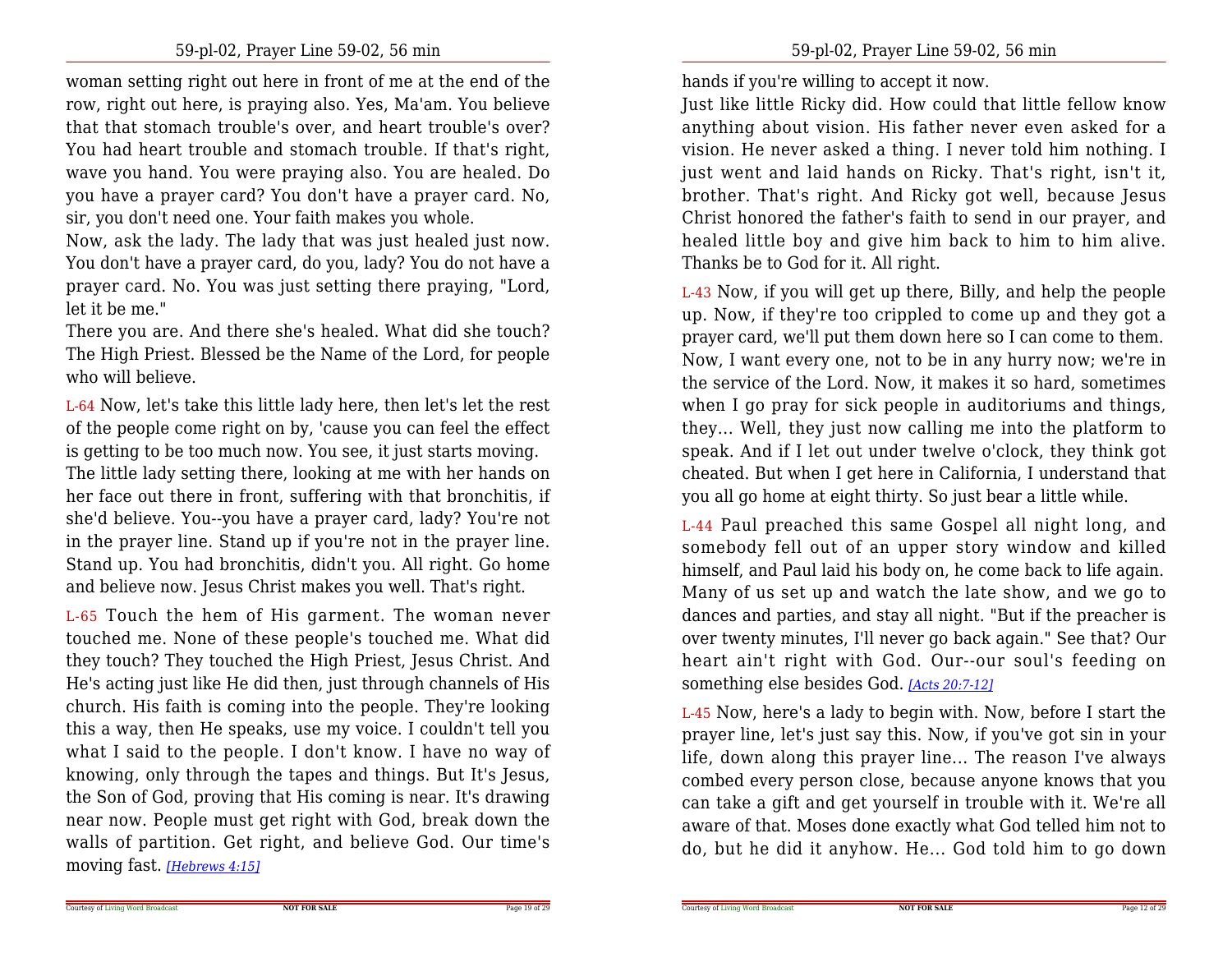there, speak to the rock, and he smote the rock. But he got introuble with God. *[Numbers 20:7-12]*

I never could believe it was the nature of the Holy Spirit,when them children teasing that young prophet being baldheaded, Elijah, and saying, "Old bald-head, old bald-head, why didn't you go up." And he turned around and cursed those little children in the Name of the Lord, and two she bears killed forty-two little innocent children. Is that right? That don't sound the nature of the Holy Spirit. But it was aangered prophet. See? You have to watch. *[II Kings 2:23-24]*

L-46 Therefore, what if God let the devil put a sickness on you to bring you to discipline, and then some gift comes around,and pours some oil on you, and casts that thing away fromyou. Then he's in trouble with God. See?

 So remember, if you've got unconfessed sin in that line, step out, for it'll make you worse than you was when you come. See? Now, I'm putting it right back in your lap tonight. See? It's on you. If you come to the platform without that, because I'm not going to search for visions; I'm going to pray like you all wanted me too. Is that what the church wanted, to pray and lay hands on the sick, that's...? Then later on through the week, if you'll go back to the other type of a line, all right. It'shere all the time.

L-47 On the street... How many knows that... met people on the street, out everywhere in public life and everything, and seen visions take place and heard me say those things, raise your hands all around the building them that would know it. Sure. See? It's not only in the church; it's home, on thestreet, everywhere.

Go down the street, and the Lord will say, "Don't go that,turn this other corner. A man with a blue suit, standing there crying, go to his house; his wife's near death. Go lay yourhands on her."

 I'll tell the people in the car, "A man with a blue suit on isgoing to be down here; his wife's laying in a bed. When you ministry, Brother David... You get it. See, if you... If these people'd get it, they'd rejoice as much when the hands is laid on them as they would with the vision. The vision has nothing to do with it. Them other people... Why, it's... If I didn't think they was going to catch it, I--I would stop them. See? It's just hard (See?) for you to change around. Well, if... I believe if I seen the Lord, and I was sick and walk across the platform some... and I seen the Presence of the Lord like that,somebody'd pray for me according to the Scriptures, I'd say, "Thank You, Lord. Amen. It's finished." That'd be all. I'd go out of here rejoicing and happy as it could be. Oh, howglorious.

L-61 Speak English? You believe me to be His servant? If God will reveal to me what your trouble is, will you believe me tobe His servant?

 That colored lady, setting right back there with high blood pressure looking at me, you believe, sister, that the Lord Jesus will make you well? You--you don't have a prayer card, do you? You--you have a prayer card? No. You don't need it.Your faith made you well. See?

L-62 See what it was? See, the lady... I seen another lady standing here and this woman's, perhaps, Spanish. And there was a colored lady kept appearing here, larger, bigger, taller woman. And I kept seeing, with that thing over her arm. And I looked around to see where It was, and I thought, "Where is It?" And I seen that Angel of Light standing right over the woman, and I called it. That's what it was. What did she touch? What did she touch? I've never seen the woman in my life. She's setting there without a prayer card to be called in the line. But she was praying. If that's right, lady, wave your hand, the woman was just healed. Wave your hand back there if that's right, setting there praying. That's right. See?You believe. Have faith.

L-63 Here, that started a chain. Here's another colored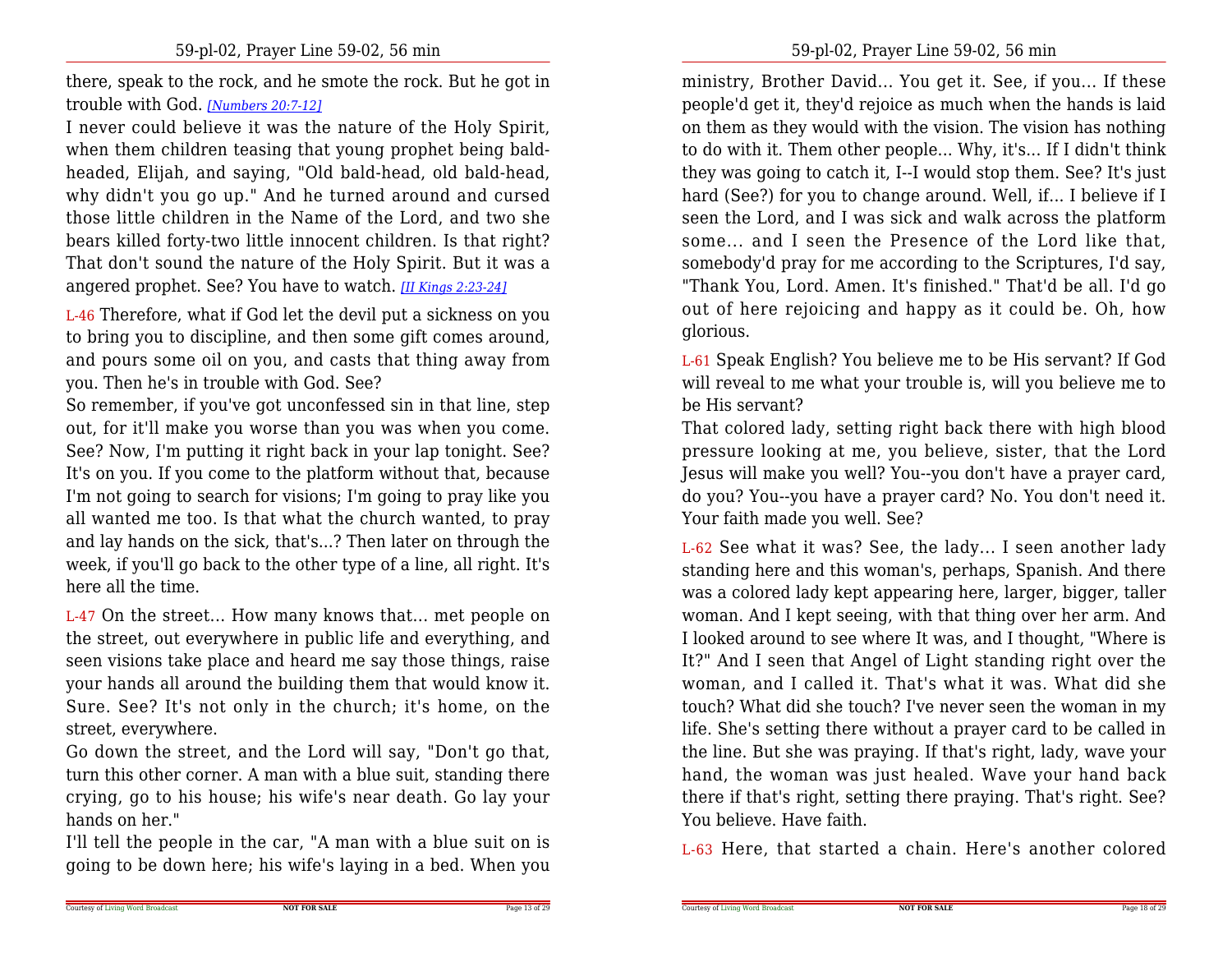L-57 You believe, lady? You believe that God can tell me what your trouble is? If I would tell you your trouble, would it make you feel better? Just a little time with this woman so your--your people will get satisfied that the Spirit of God ishere, doing these things.

L-58 The woman's got trouble in her colon. That's right.You've had an operation, haven't you. If God would tell me who you was, would you believe me. All right, Miss Snyder,you go home and be well, in the Name of the Lord Jesus...?...Amen. If you'll believe it.

Now, have faith in God now. Don't rally for that. See? Justbelieve that God is here. *[Mark 11:22]*

Lord, I pray that You'll heal the woman and make her wellthrough Jesus' Name. Grant it, Lord.

Come brother. Oh, Lord, I pray that You'll heal him and makehim well in the Name of Jesus Christ. Amen.

L-59 How do you do? I lay hands upon this, my sister, in theName of Jesus Christ, for her healing. Amen.

 [A brother offers Brother Branham a glass of water--Ed.]That's all right, brother.

 Dear God, I pray for our brother, that You'll give to him thedesire of his heart, make him well in Jesus' Name. Amen.

 Would you come, sister. Lord. I pray that You'll heal oursister and make her well in the Name of Jesus Christ.

 Come right ahead, sister. Have faith now. Everybody be in prayer. Lord, I pray for our sister, that You make her well inJesus' Name. Amen.

L-60 Come now, believing. Lord, I pray that You'll heal oursister and make her well in the Name of Jesus. Amen.

 You believe that God will heal her? Lord, I lay hands upon herand ask for her healing in the Name of Jesus Christ. Amen.God bless our brother and make him well in Jesus' Name.

Amen.

Do you believe? See, you get it, friends. Now, you see why my

go in that house, there's a certain picture hanging there. It'sperfect every time. See? It just happens anywhere.

L-48 Now, so that you'll see that the Holy Spirit is here, this woman is stranger to me. Is that right, lady? We do not know each other. But God does know us both. Now, I just want your attention for a moment. If the Holy Spirit will reveal to me what you're standing here for, will you believe it is God?You will.

How many in the audience will believe it? And the rest of you, you won't even require a--asking a vision, you justbelieve it anyhow. Now, just have faith.

L-49 Now, the lady, I... she's... We were probably born years apart, miles apart, and I--I never seen her before, and I guess this is our first time meeting, and that's just all there is.We're just standing her. But the Lord Jesus would say to you something. I don't know what He would say, but something that you know that I know nothing about, something that you have done, or something that you're planning on doing, or some sickness, or some trouble that you have. If He would reveal that, you'd know it would have to come through somepower.

Would you be like the modern church of Jesus' time, say it was Beelzebub, or would you be like the woman at the well,said, "I perceive that Thou art a prophet. We know when the Messiah cometh, He will tell us these things." Would you believe it would be the Lord, because it's His promise? *[John4:16-25]*, *[Matthew 12:22-32]*, *[Mark 3:22-29]*, *[Luke 11:14-23]*

L-50 The woman seems to be a Christian, because her spirit feels welcome. If the audience can still hear my voice, between the woman and I comes a--the Light. There's going to be a vision. The woman is pending an operation. That is true. You believe God can tell me what kind of an operation that would be? It's a gall stone operation. That is true. That'sright. And you're happy-- was happy about something when

Page 17 of 29